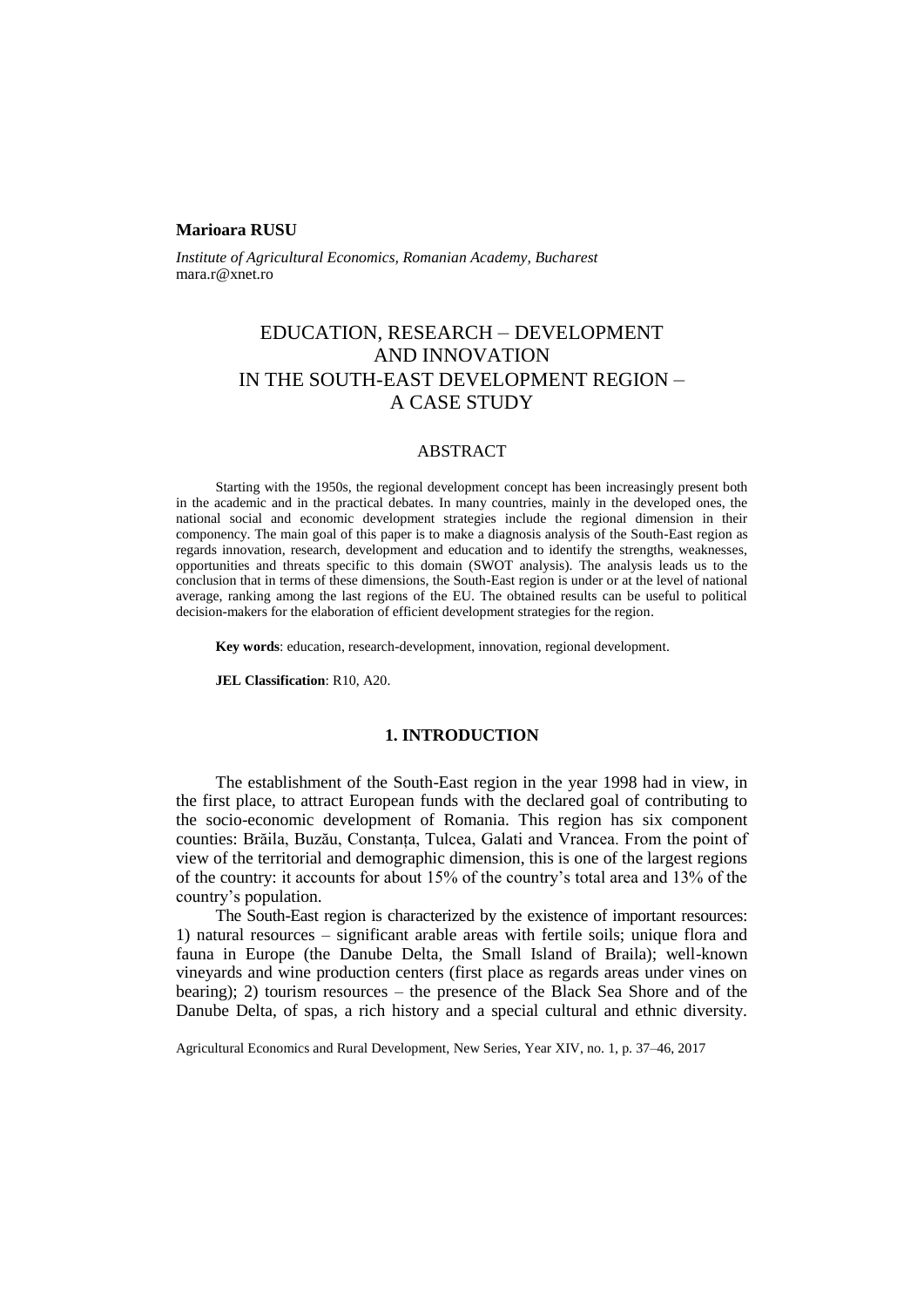However, the economic activity of the region, mainly in the recent years, has experienced a decline, in the industrial sector in particular. This process was also accompanied by the population's diminution and mainly by the decrease in number of the urban population in the counties Braila, Constanța, Galați and Vrancea (RDA South-East, 2014). The population's incomes in the region have also decreased under the national average. Thus, the South-East region is among the significant risk regions in terms of poverty (24.2%) as against the national average (18.5%). In the rural areas and in the small towns, there are significantly higher percentages of people facing poverty risk (NIS, 2016).

According to the documents issued by the EU, the highly qualified human capital, the investments in research and development, the market conditions favorable to innovation and the faster adoption of new technologies are among the main favouring factors for increasing the welfare of a country/region and for getting out of the vicious circle of poverty (Coe et. al, 2004).

#### **2. STATE OF KNOWLEDGE**

The regional development appeared and imposed itself as a discipline of public and academic interest in the 1950s. The first approaches had a sectoral character, being oriented to the economic sector, focusing on what the firms in the region are doing and on the way in which their performance has influenced a series of economic indicators (labour employment, GDP, etc.) (Eversole & Martin, 2005). By the end of the 20th century, the regional development was approached in a multidisciplinary manner: the political sciences, the public policies and sociology became important disciplines that were analyzed together with the economy. The authors focused more on what a region could be and on the way in which a series of factors (not only economic factors) define the region concept (McCall, 2010).

In the 21st century, new regional development theories focus on the human and social capital, on innovation and spatial dynamics – the demographic changes – as key dimensions in the process of understanding the way in which the peripheral sub-national economies are challenged to respond to the global economy pressures – the competition and need to create advantages in the regional economies. Knowledge production and distribution is a significant process in determining the economic development and competitiveness of a region (OECD, 2001).

### **3. MATERIAL AND METHOD**

The approach adopted in the present paper is in concordance with the causal knowledge of the economic and social phenomena and processes specific to regional development. The declared goal of the paper is to make a diagnosis analysis of the South-East region as regards innovation, research, development and education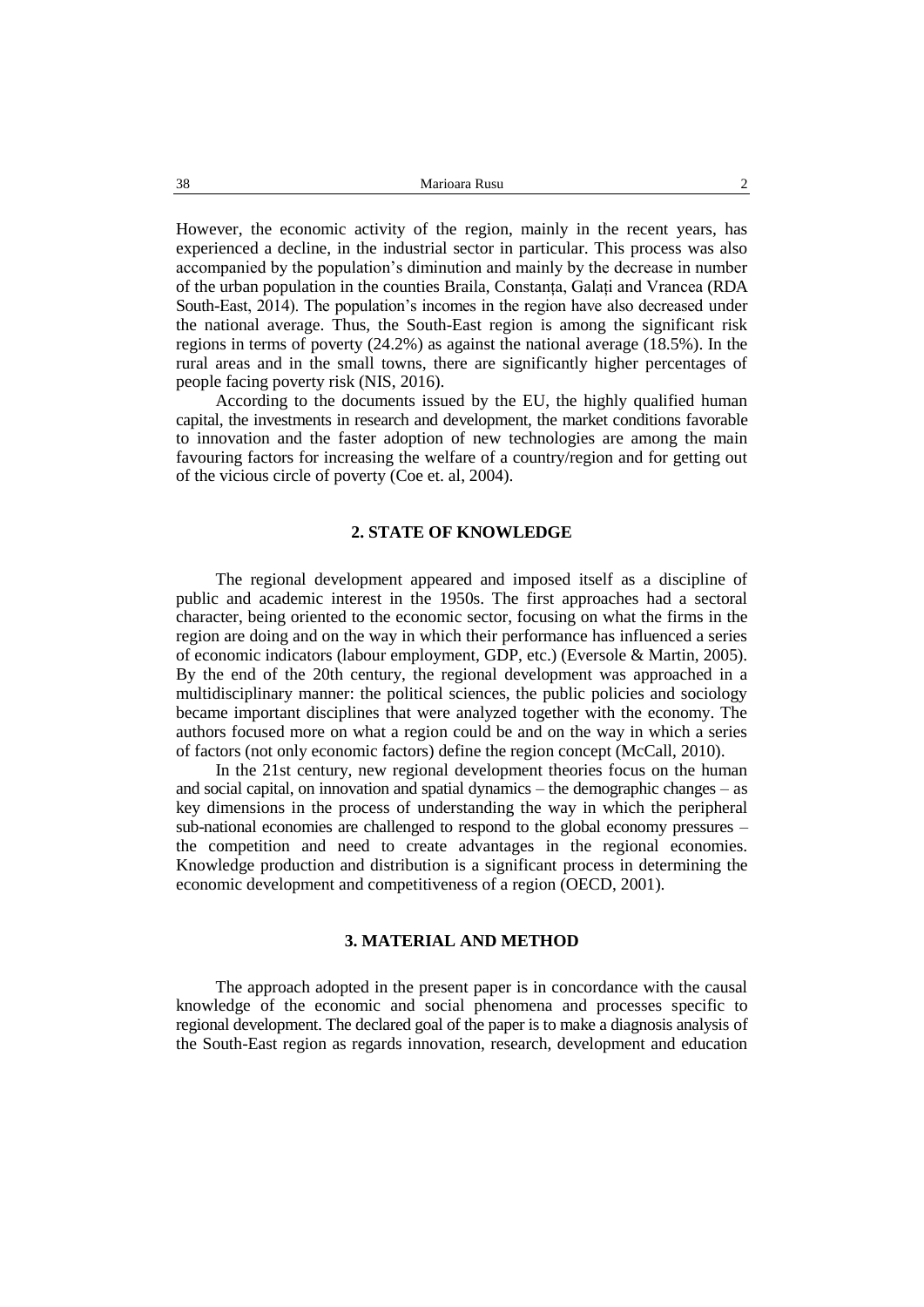and to identify the strengths, weaknesses, opportunities and threats specific to this domain (SWOT analysis). The investigated period had in view the post-accession years, 2007–2013. The data sources used were those supplied by Eurostat and the National Institute of Statistics. It started from the hypothesis that research and development together with innovation represent the backbone of a competitive knowledge-based economy. The investments made in this field have fostered the economic growth and contributed to job creation and welfare increase.

#### **4. RESULTS AND DISCUSSIONS**

Education has a special importance for the economic and social progress. In a globalized knowledge-based society, population's education is closely linked to the labour market through the training of qualified labour, able to compete in terms of productivity, quality and innovation. The analysis of the participation of the population aged 25–64 years to tertiary education, in the year 2013, reveals that the South-East region has significantly lower values (12.4%) as compared to the EU-27 average (28.7%) and the national average (15.6%). In fact, according to this indicator, the South-East region ranks on one of the last places among the EU regions (Fig. 1).



Figure 1. Evolution of population aged 25–64 years, enrolled in tertiary education (levels 5–8)

The share of the population aged 25–64 years enrolled in tertiary education, by genders, has quite similar shares for the two genders, with a slightly higher share in the case of women (13.6% women as against 11.1% men). In the period 2007–2013, we can notice, at the level of the investigated region, a slightly increasing trend of this indicator, similarly with the trend in EU-28 and that at the national level. It is possible that this situation will get worse in the next years, in the conditions in which the number of students started to decrease beginning with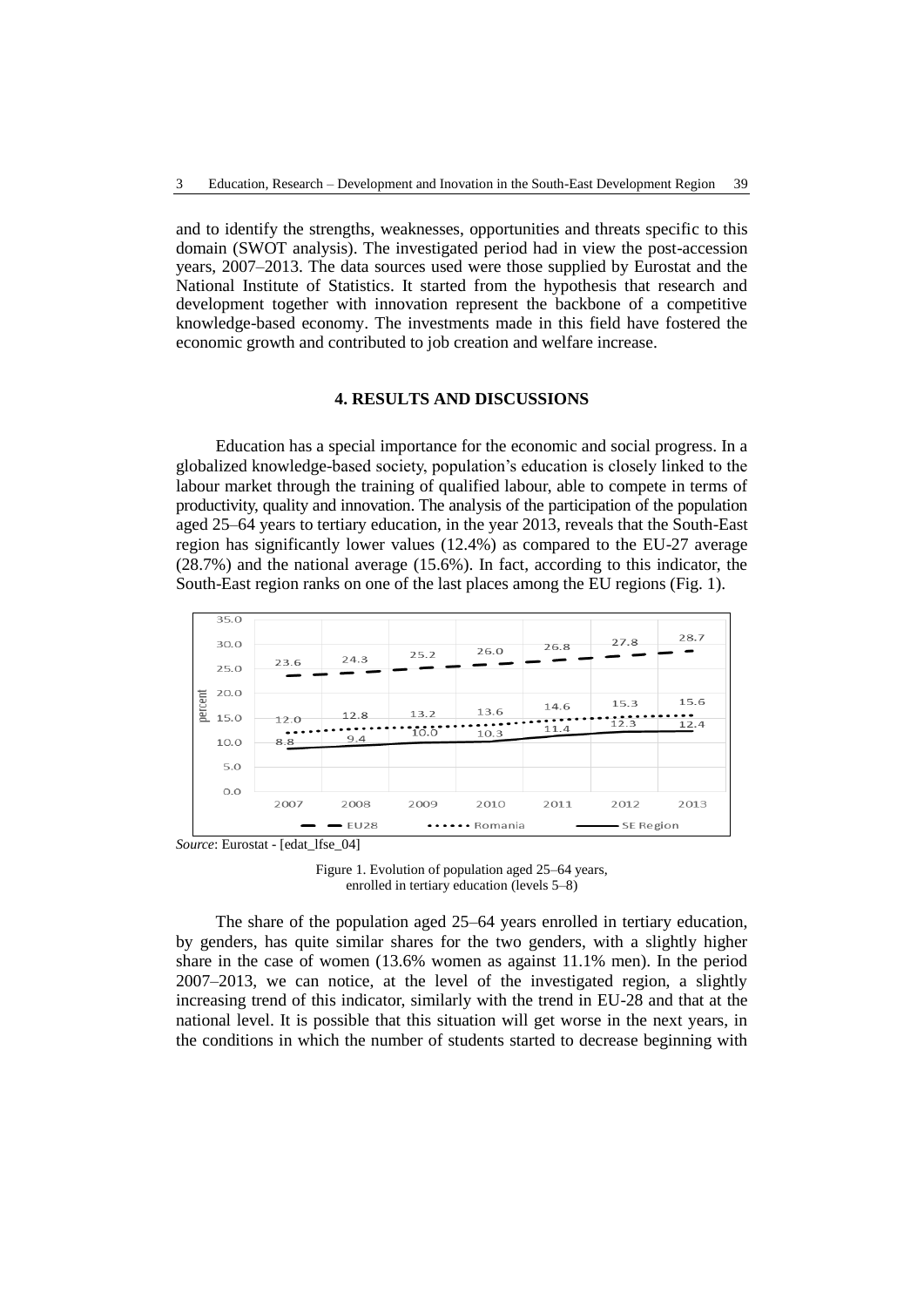the school year 2011/2012 under the background of decreasing school population as well as of the significant decrease in high school graduation in the last years and due to the increasing school abandon rate (RDA South- East, 2014).

As regards the number of higher education graduates, the South-East region has a relatively low share (i.e. 8.02%) of the total number nationwide. The distribution of higher education graduates by counties reveals a high concentration in the counties Constanța (62.76%) and Galați (32.55%) and low shares in the other counties (NIS, 2016). In fact, in the region, the state higher education is present in Constanţa with "Ovidius" University, Maritime University, Military Navy Academy "Mircea cel Bătrân"; "The Lower Danube" University, with its many facilities, functions in Galați University Center. The private higher education was/is present in Galaţi with "Danubius"University, in Brăila with "Constantin Brâncoveanu" University, in Constanţa with "Spiru Haret" University, in Tulcea with the Ecological University, and in Buzău with "George Bariţiu" University and "Spiru Haret" University.

The analysis of higher education graduates by groups of specializations reveals a significant share of technical specializations (32.45%), above the national average (25.96%), followed by the pedagogical university specializations (22.50%) and by the economic sciences (21.02%). With small exceptions, in the period 2012– 2013, the number of higher education graduates decreased in all specialization categories, which is a trend in conformity with that at national level (Eurostat, 2016).

The attractiveness of the educational offer of the Romanian universities is very low, due to ranking on the last places in the international classifications, the small number of common study programs, the lack of decision-makers' vision at university level, lack of financial resources. Thus, the promotion policies are lacking, and many times the long-term benefits of these universities are sacrificed to the detriment of those on the short term (Nicolescu & Lloyd-Reason, 2015).

The Romanian universities are generally absent on the international lists with the best universities. Thus, QS University Rankings EECA – 2016, classifying the universities from the emergent European countries and from Central Asia, places Ovidius University from Constanța and "The Lower Danube" University from Galați on the last places  $-151-200$  (under the conditions when the best-classified university in Romania is on the  $32$ nd place)<sup>1</sup>. This low attractiveness of the universities in the region is revealed by the low number of foreign students participating in the long-term university education. Thus, in the year 2010, out of the total number of students (15,465 persons) who were attending this higher education form, only 151 were foreign students (0.98%). These were mainly found in the counties Constanța and Galați. It must be mentioned that in the period 2007– 2010 the number of foreign students in the region decreased by half (NIS, 2016).

As regards the Romanian universities, these are weakly connected to the international network. Despite some positive evolutions, the Romanian education

<sup>1</sup> https://www.topuniversities.com/university-rankings/eeca-rankings/2016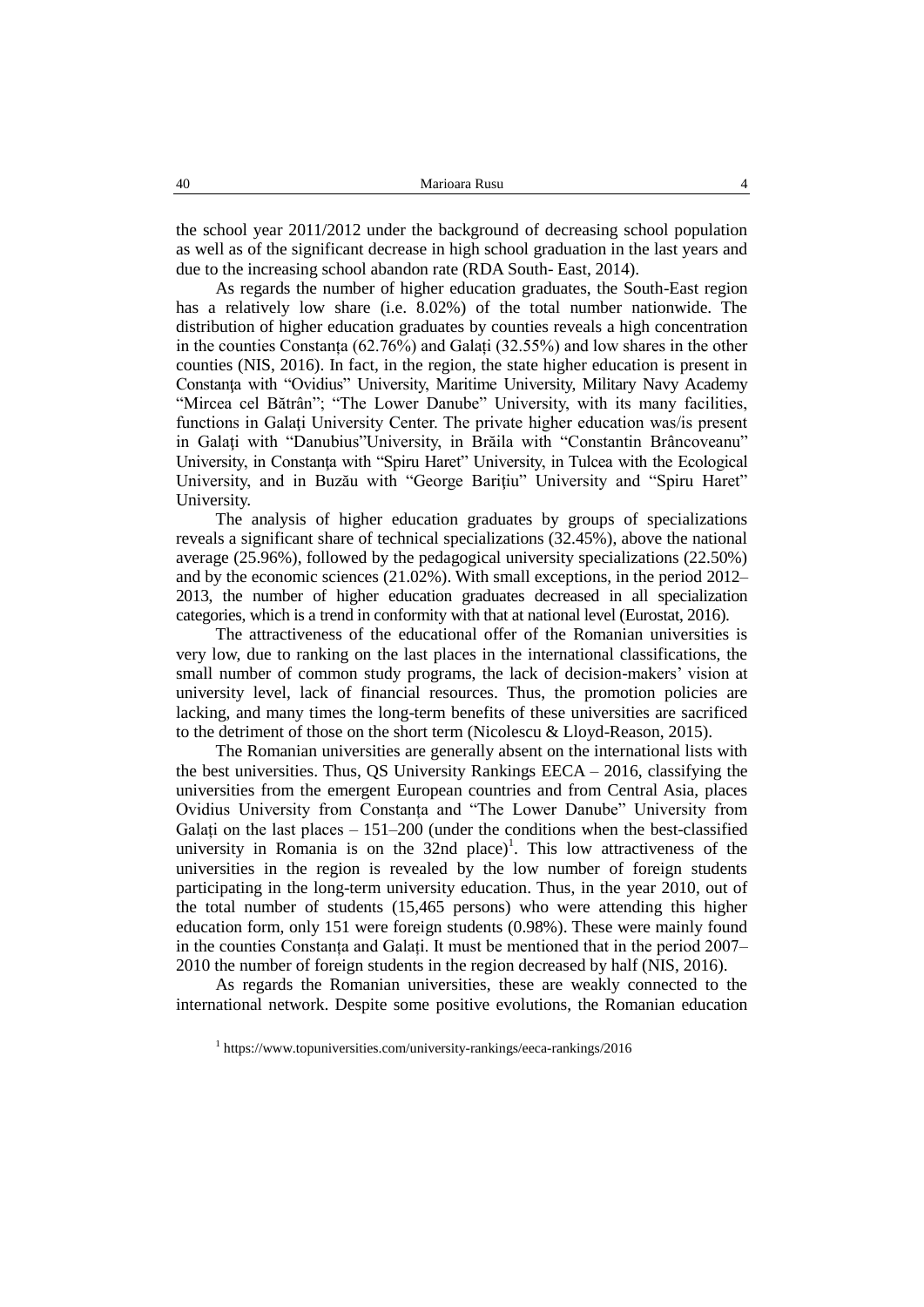system still suffers from structural dysfunctionalities. For instance, the "European Reform Barometer<sup>2</sup>", which takes into consideration 34 countries, indicates place 32 for education quality and place 34 for the research excellence indicator. This would be one of the main reasons of the low number of students coming to Romania for study (0.55% of the total number of students in 2012). Another aspect of this situation is that many Romanian students have opted to study at foreign universities (3.75% of the total number of students in 2012) (NIS, 2016; MNE, 2014).

Although the South-East development region has tradition in the research field (marine technology and ecology in Constanța, ecology in Tulcea, naval architecture and metal working in Galați, land reclamation and agriculture in Brăila, etc.), the sector is facing a series of problems firstly linked to the insufficient finance and the precarious situation of the labour force. The R&D activity is weakly represented in the region. The analyzed indicators reveal a relatively weakly developed research sector, and a low performance of the actors in this domain. Thus, the investigated region ranks among the last regions in the EU: in the year 2013, the R&D expenditures did not exceed 0.06% of GDP, much under the EU-28 average (2.03%) and under the national average (0.39%). These expenditures had a decreasing trend in the period 2007–2013, similarly to the national trend, and contrary to the situation at European level (Fig. 2).



Figure 2. Evolution of total R&D expenditure (% of GDP)

The analysis of the distribution of these expenditures, by activity sectors, indicates a major difference of the South-East region by comparison with the situation in the EU: while in the EU's case, the most important R&D funds are

<sup>2</sup> https://www.businesseurope.eu/sites/buseur/files/media/imported/2013-00264-E.pdf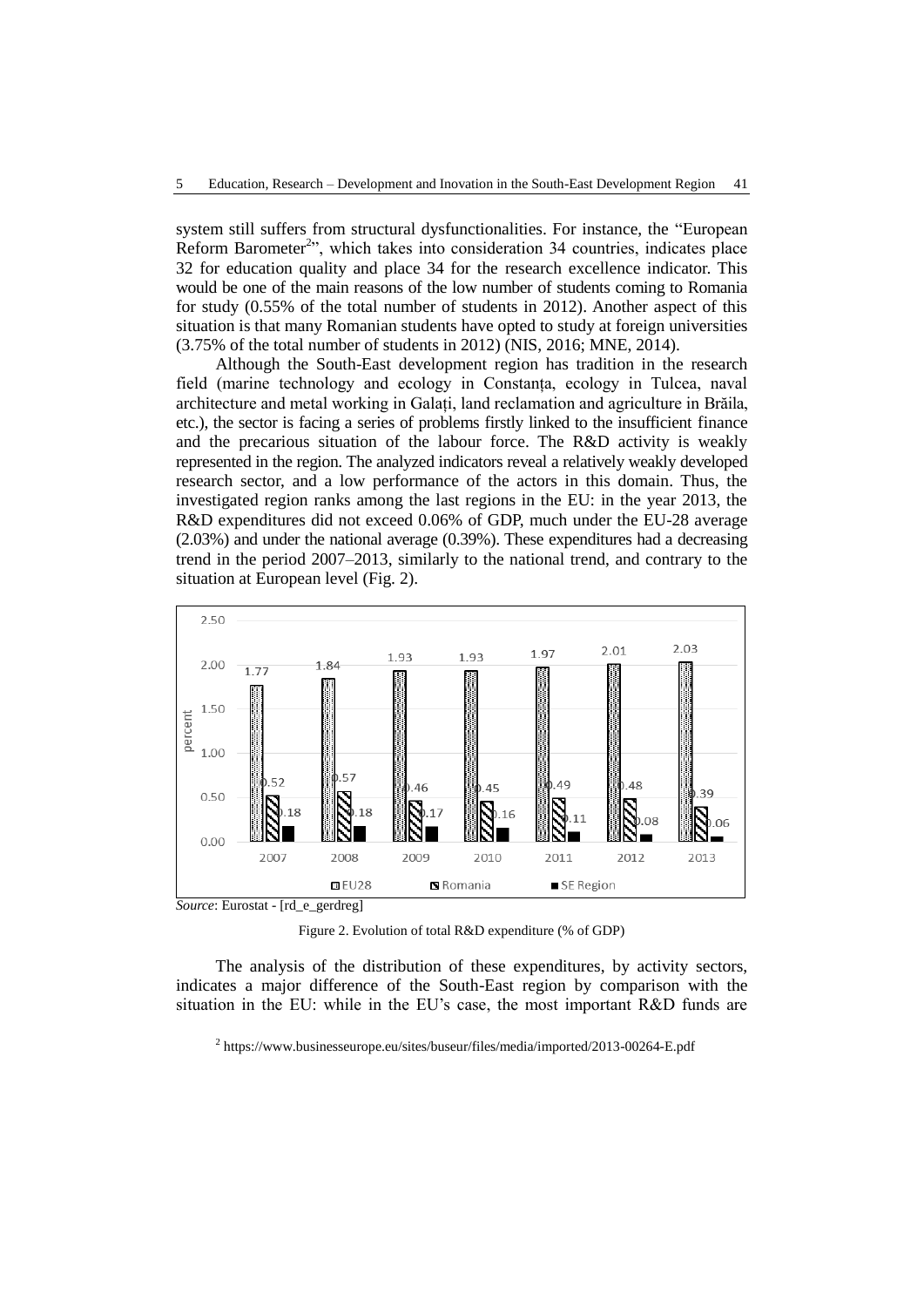spent by the sector of enterprises, in the case of the investigated region the largest part goes to the governmental sector. This negative characteristic is mainly the result of the under-capitalization of the Romanian firms and of the lack of fiscal incentives to support the research-development activities.

The number of employees in the research and development sector in the region is very low. At the end of the year 2013, 454 persons full time equivalent were working in this sector, accounting for 0.03% of total researchers at national level (Table 1). Another aspect worth mentioning is that the number of researchers had an increasing trend in the EU-28, in the period 2007–2013, while in the South-East Region from Romania the trend was negative.

| Indicator               |                  | 2007      | 2008    | 2009                | 2010    | 2011                | 2012      | 2013      |
|-------------------------|------------------|-----------|---------|---------------------|---------|---------------------|-----------|-----------|
| Total                   | <b>EU 28</b>     | 1.458.115 |         | 1.523.247 1.555.600 |         | 1.602.756 1.626.802 | 1.681.342 | 1.730.841 |
| Researcher<br>$s$ (FTE) | Romania          | 18.808    | 19.394  | 19.271              | 19.780  | 16.080              | 18.016    | 18.576    |
|                         | <b>SE</b> Region | 1.006     | 746     | 749                 | 669     | 503                 | 543       | 454       |
| <b>Business</b>         | <b>EU 28</b>     | 667.464   | 695.180 | 695.601             | 719.934 | 747.215             | 792.840   | 830.261   |
| enterprise              | Romania          | 7.754     | 6.309   | 6.127               | 5.853   | 3.518               | 4.956     | 5.333     |
| sector                  | <b>SE</b> Region | 574       | 461     | 362                 | 321     | 13                  | 72        | 30        |
| Government<br>sector    | <b>EU 28</b>     | 188.306   | 192.370 | 199.209             | 201.545 | 203.821             | 207.399   | 210.647   |
|                         | Romania          | 5.818     | 6.169   | 5.744               | 5.590   | 5.846               | 6.372     | 6.583     |
|                         | <b>SE</b> Region | 113       | 114     | 113                 | 161     | 228                 | 200       | 191       |
| Higher                  | <b>EU 28</b>     | 585.624   | 618.352 | 642.777             | 663.325 | 656.965             | 662.141   | 676.012   |
| education               | Romania          | 5.104     | 6.839   | 7.310               | 8.245   | 6.563               | 6.591     | 6.578     |
| sector                  | SE Region        | 319       | 171     | 274                 | 187     | 261                 | 270       | 233       |
| Private                 | <b>EU 28</b>     | 16.721    | 17.345  | 18.014              | 17.952  | 18.802              | 18.961    | 13.921    |
| non-profit              | Romania          | 132       | 77      | 90                  | 92      | 153                 | 97        | 82        |
| sector                  | <b>SE</b> Region |           | ٠       | ٠                   |         |                     |           |           |

*Table 1*

Evolution of R&D expenditure (GERD) by all sectors of performance (% of GDP)

*Source*: Eurostat - [rd\_e\_gerdreg]

As regards the distribution of researchers by activity sectors, there are also great differences between the investigated Region and the EU-28 average: in the South-East Region, the greatest number of researchers is found in the higher education sector and the governmental sector, in opposition to EU-28, where the greatest number of researchers is found in the sector of enterprises, followed by the higher education sector. Women's participation in the R&D field is important: out of the total number of researchers, women represent 48%, which is above the national average (45%). The greatest number of women researchers is found in the higher education sector. In the period 2007–2013, in the South-East region, the number of women researchers was down in absolute terms by 193 persons, which represents a decrease by 47% in percentage terms, a lower value compared to the national average (55%) (NIS, 2016).

In the year 2013, about 90% of researchers activating in the South-East Region were located in three counties: Constanța (53.70%), Galați (24.45%) and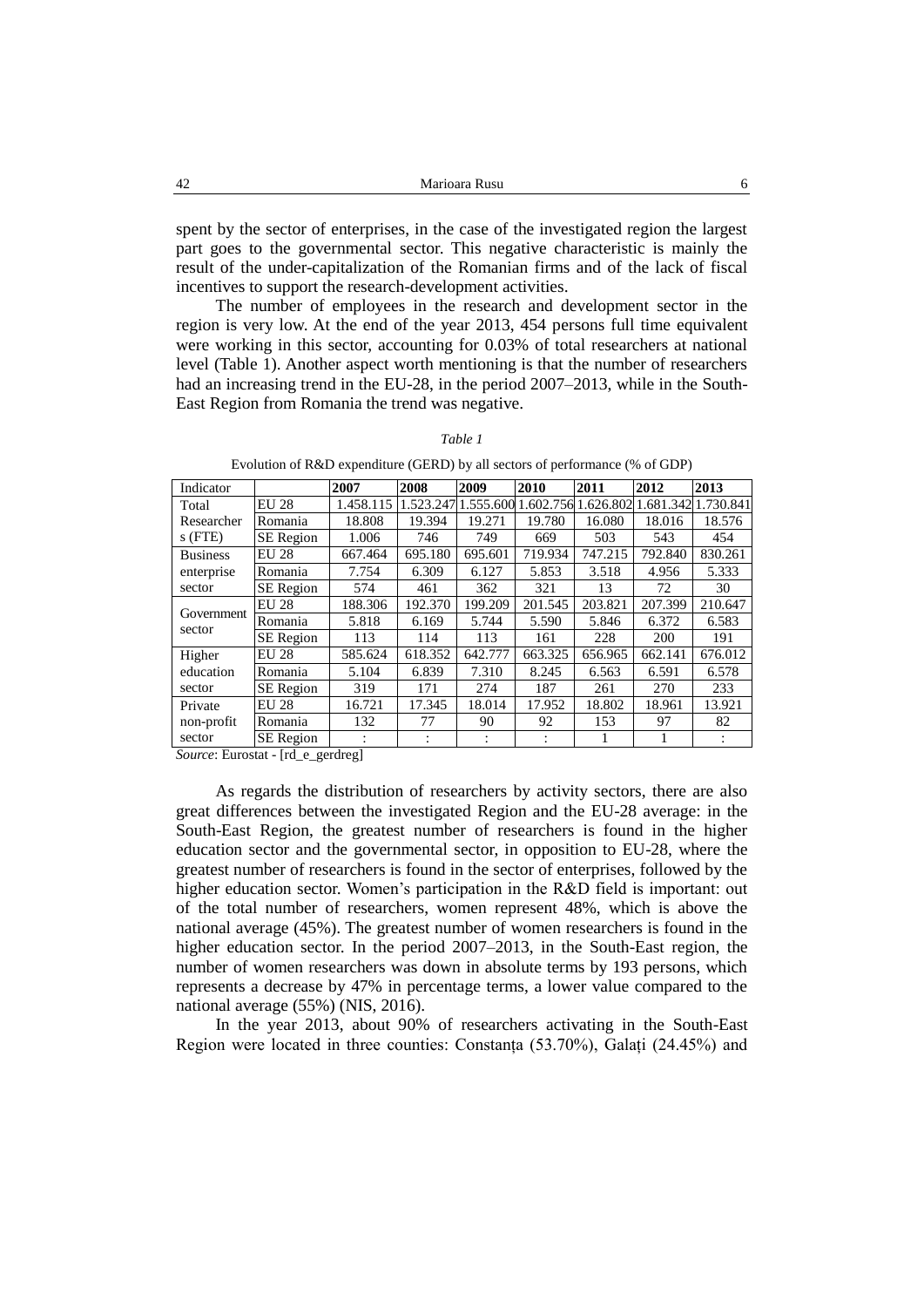Tulcea (11.00%). The analysis of data shows that in the counties ranking on the first two positions, the trend was different in the period 2007–2013: Constanța had an increasing trend (from 620 to 850 researchers), while the county Galați had a decreasing trend (from 1307 to 387 researchers).

The link/network between the research centers and the business environment, mainly SMEs, is in an early stage. Most structures supporting this link were established after 2010. As it is presented in the South-East Regional Development Plan (2014), business support structures operate in the region, mainly for the SME support, namely:

– *industrial parks* – in the year 2013 two industrial parks operated in the region: 1) *Industrial Park Galaţi,* an investment of greenfield type, operating under partnership with the University "Lower Danube" Galați and the University "Danubius Galați", having as objective the improvement of the local business environment and the development of activity sectors generating products with high value added; 2) *Industrial Park Mangalia,* with the main objectives the development of processing industry, metal construction works, shipyards, light and textile industry, as well as the development of the tertiary sector – business developers, consultancy, banking services and financial intermediation.

– *scientific and technological parks*– created in order to suport innovation based on the absorption of R&D results and the development of partnerships between the R&D units, the higher education institutions and the industrial partners. Thus, the Park for Information Technology is operating in Galați.

– *technological and business incubators* – these provide the small business the possibility to develop on the basis of technical, administrative and consultancy assistance in business. The Business Incubator from Mangalia is operating in the South-East Region.

– *competitiveness clusters or poles* – a business support structure considered a geographical concentration of interconnected companies (mainly SMEs), specialized suppliers, suppliers of services, companies from related industries, universities, research institutes, etc. Four clusters were created in the South-East region: the Association Cluster "Traditions – Manufacture – Future (TMV) South-East"; the Romanian Maritime Cluster; the Cluster Association Monteoru Renaissance (Carpathian Tourism Cluster) and the MEDGreen Cluster (ARD, 2014).

Innovation in its broadest sense refers to new development opportunities based on new products and services derived from technological discoveries, new business processes and patterns, etc. The regional economic development supported by innovation represents an effort of the society, in which the collaboration capacity and mainly the ability to identify common solutions to common problems represents the central point. In the investigated period, the South-East region can be included among the regions with the lowest degree of innovation in the EU. Thus, in the year 2012, with only 2.07 applied patents, this region accounted for 3.6% of the total number of applied patents at national level, much under the EU average. Nevertheless, a positive aspect can be mentioned: while at the EU level the number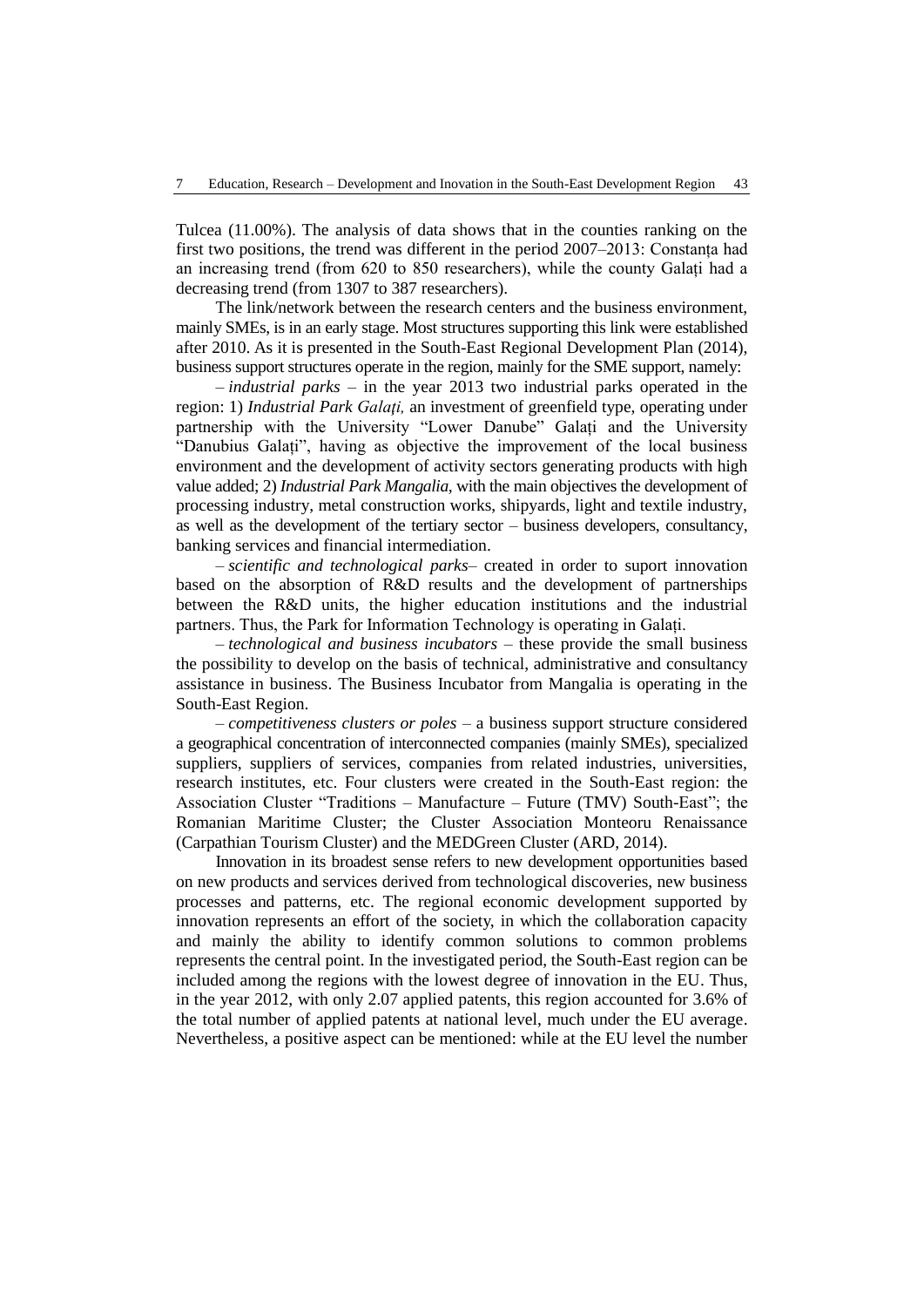of patents applied in the period 2007–2013 had a decreasing trend, in Romania and in the South-East Region the trend is increasing, although the values of indicators are extremely low.

| able |  |
|------|--|
|      |  |

|               | 2007    | 2008    | 2009    | 2010    | 2011    | 2012    | 2013     |
|---------------|---------|---------|---------|---------|---------|---------|----------|
| <b>EU 28</b>  | 58494.0 | 56938.4 | 56687.2 | 56601.6 | 57284.6 | 56601.3 | 56571.3e |
| Romania       | 32.57   | 32.47   | 31.13   | 34.38   | 60.61   | 60.33   |          |
| SE Region     |         | 0.5     |         | 0.5     | 1.0     | 2.17    |          |
| <b>Braila</b> |         |         |         |         |         |         |          |
| Buzau         |         |         |         |         |         | 1.17    |          |
| Constanta     |         | 0.5     |         | 0.5     |         |         |          |
| Galati        |         |         |         |         |         |         |          |
| Tulcea        |         |         |         |         | 1.0     | 1.0     |          |
| Vrancea       |         |         |         |         |         |         |          |

| Patent applications to the EPO by priority year by NUTS 3 regions |  |  |  |  |
|-------------------------------------------------------------------|--|--|--|--|
|-------------------------------------------------------------------|--|--|--|--|

*Source*: Eurostat - [tsc00009] [pat\_ep\_rtot]

Under the background of R&D expenditure decline, there is a risk of enlarging the innovation discrepancies between the Member States and between the regions of the Member States. In the year 2012, the South – East region had 36.5% innovative enterprises as against 20.7% the national average (Table 3). The number of innovative enterprises decreased in the last years both at the level of South-East Region (18.23%) and at national level (37.93%). At the region's level, similarly to the national level, the innovative small size enterprises have the greatest share (46.1%). The enterprises developing their activity in the South-East region are investing very little in research and development activities. Most of expenses made by these big enterprises are directed towards the procurement of machinery, equipment and software. The existing data for the county level are insufficient for a pertinent analysis.

Innovative enterprises by size classes (% of total enterprises)

|                             | 2008 | 2010 | 2012 |
|-----------------------------|------|------|------|
| National (RO)               |      |      |      |
| $RO - total$                | 33.3 | 30.8 | 20.7 |
| $RO - small$                | 29.8 | 27.5 | 18.3 |
| $RO$ – medium               | 40.8 | 38.8 | 26.6 |
| $RO - large$                | 58.9 | 56.4 | 40.1 |
| $South - East$              |      |      |      |
| South-East – total          | 44.6 | 36.9 | 36.5 |
| $South\text{-}East - small$ | 42.8 | 33.7 | 36.4 |
| South-East $-$ medium       | 46.6 | 45.7 | 35.1 |
| South-East $-$ large        | 68.2 | 60.0 | 46.1 |

*Source*: NIS - [http://statistici,insse,ro/shop/]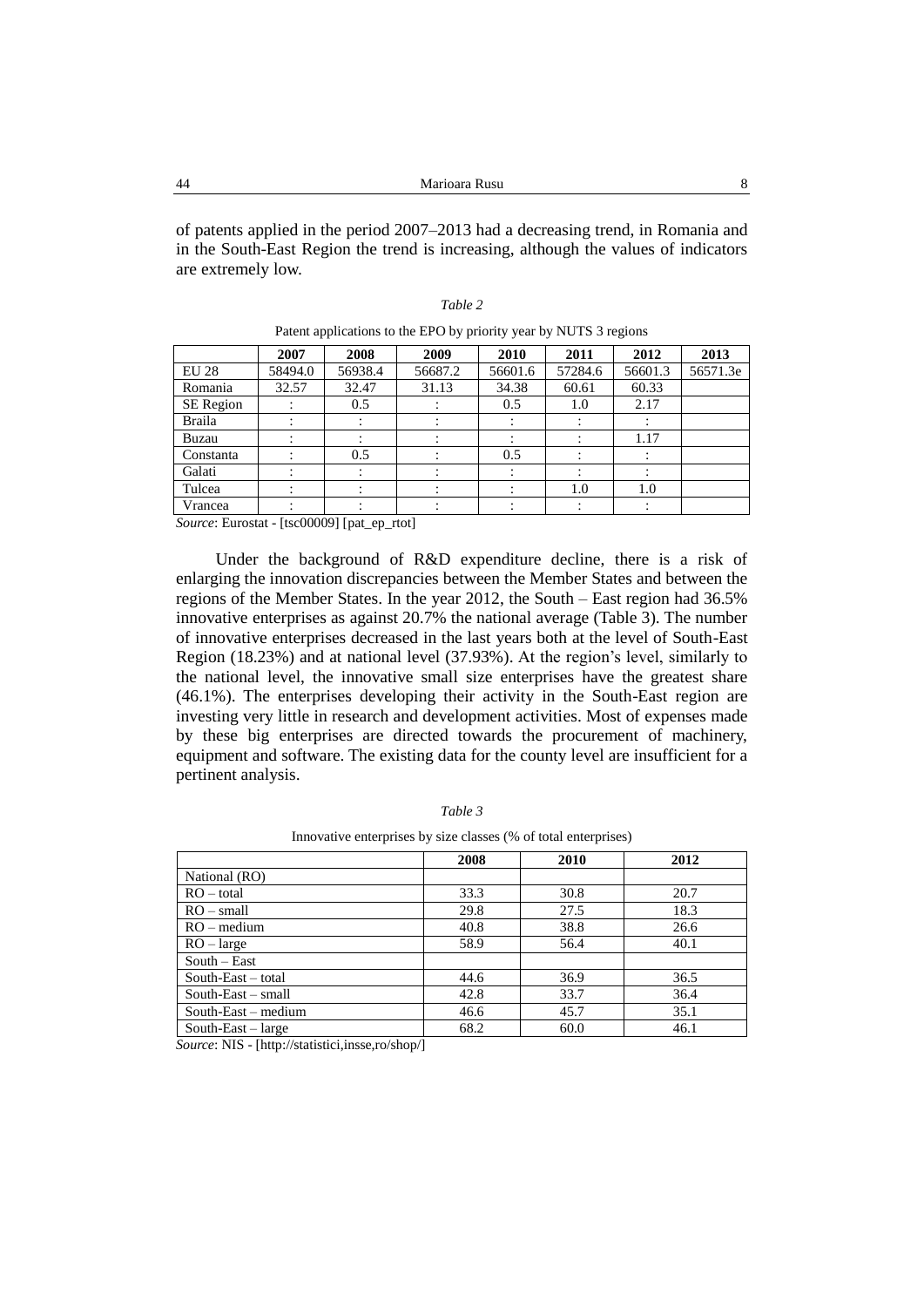The SWOT analysis presents an overall image, an X-ray, of the investigated domain in the case of the South-East Region.

| <b>Strengths</b>                                                                                                                                                                                                                                                                                                                                                                                                                                                                                                                                                                                                                                                                                    | <b>Weaknesses</b>                                                                                                                                                                                                                                                                                                                                                                                                                                                                                                                                                                                                                                                                                                                                                                                                                                                                                                                                                                                                                                                                                                                                                                                                                                                                                                                                                                                                                                                                                                             |
|-----------------------------------------------------------------------------------------------------------------------------------------------------------------------------------------------------------------------------------------------------------------------------------------------------------------------------------------------------------------------------------------------------------------------------------------------------------------------------------------------------------------------------------------------------------------------------------------------------------------------------------------------------------------------------------------------------|-------------------------------------------------------------------------------------------------------------------------------------------------------------------------------------------------------------------------------------------------------------------------------------------------------------------------------------------------------------------------------------------------------------------------------------------------------------------------------------------------------------------------------------------------------------------------------------------------------------------------------------------------------------------------------------------------------------------------------------------------------------------------------------------------------------------------------------------------------------------------------------------------------------------------------------------------------------------------------------------------------------------------------------------------------------------------------------------------------------------------------------------------------------------------------------------------------------------------------------------------------------------------------------------------------------------------------------------------------------------------------------------------------------------------------------------------------------------------------------------------------------------------------|
| - a relatively balanced gender structure of<br>the population having graduated higher<br>education:<br>- increasing trend of the persons who<br>graduated a higher education form (from<br>8.8 in 2007 to 124% in 2013);<br>- significant<br>share<br>of the<br>technical<br>specializations graduates (32.45%), which<br>is above the national average $(25.96\%)$ ;<br>- gender structure of researchers in the<br>R&D units slightly biased in favor of<br>men (48% women and 52% men);<br>presence of links/networks between the<br>research-innovation research centers and<br>the business environment /SMEs;<br>slightly positive trend of the numbers of<br>patents applied by enterprises. | - low share of the population who graduated higher<br>education (12.4%) as against the EU-28 average<br>$(28.7\%)$ ;<br>$-$ low share of higher education graduates $-$ only 8.02%<br>of the total number at national level:<br>- strong concentration of the higher education graduates<br>in two counties of the region (Constanta -62.76% and<br>Galati -32.55%);<br>$-$ in the period 2012–2013, the number of higher<br>education graduates was down in all specialization<br>categories, in line with the trend at national level;<br>the attractiveness of the educational offer of the<br>Romanian universities is very low, firstly due to their<br>weak position in the international rankings;<br>insufficient funding and maintaining the negative<br>trend in the R&D sector (0.06% of GDP, under the<br>EU-28 average of 2.03%);<br>- the highest share of the R&D expenditure goes to the<br>governmental sector, with a low involvement of<br>private enterprises;<br>- small number of researchers and their diminution year<br>by year (0.03% of the number of researchers in EU-28);<br>- concentration of the R&D activities mainly in three<br>counties (GL, CT and TL);<br>- the networks established between the R&D centers<br>and enterprises are in an early stage/collaboration;<br>$-$ extremely low number of applied patents $(2.07 - \text{only})$<br>3.6% of the patents applied at national level);<br>$-$ very small number of innovative enterprises $(36.5\%)$<br>under decreasing trend; |
| Opportunities                                                                                                                                                                                                                                                                                                                                                                                                                                                                                                                                                                                                                                                                                       | <b>Threats</b>                                                                                                                                                                                                                                                                                                                                                                                                                                                                                                                                                                                                                                                                                                                                                                                                                                                                                                                                                                                                                                                                                                                                                                                                                                                                                                                                                                                                                                                                                                                |
| - existence of national and European<br>having<br>in<br>view<br>the<br>programs<br>internationalization of the Romanian<br>research and higher education;                                                                                                                                                                                                                                                                                                                                                                                                                                                                                                                                           | - poor connection of Romanian research and higher<br>education to the European network;<br>- migration of the young and highly qualified<br>population                                                                                                                                                                                                                                                                                                                                                                                                                                                                                                                                                                                                                                                                                                                                                                                                                                                                                                                                                                                                                                                                                                                                                                                                                                                                                                                                                                        |

## **5. CONCLUSIONS**

On the basis of our analysis, we can draw the conclusion that in terms of education, research, development and innovation, the South-East region is under or at the level of the national average, being on one of the last positions among the EU regions. The training of a highly qualified labour force focusing on